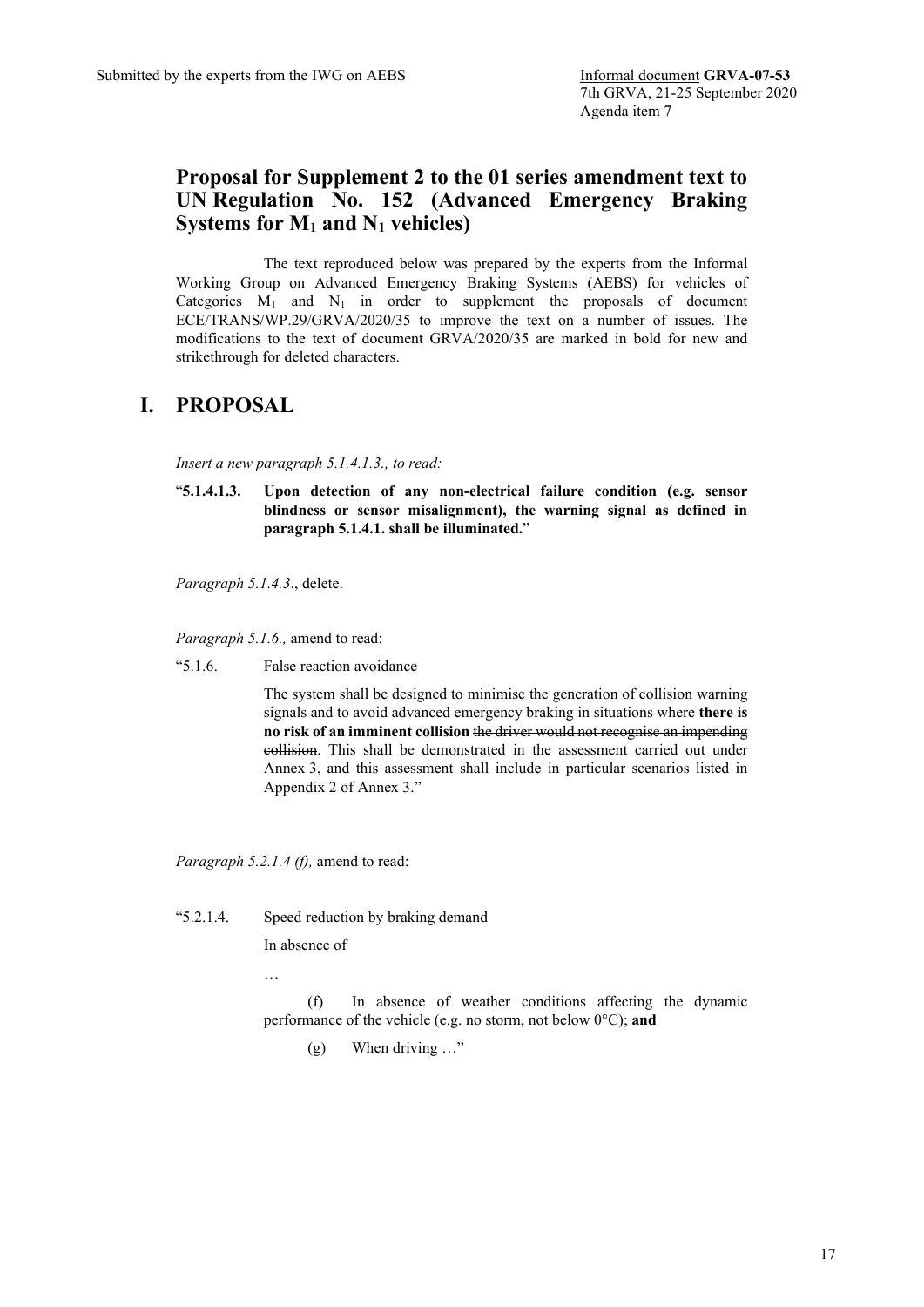*Paragraph 5.2.3.4.,* amend to read:

| Subject vehicle<br>speed (km/h) | Maximum mass | Mass in running<br>order |
|---------------------------------|--------------|--------------------------|
| 30                              | 0.00         | 0.00                     |
| 35                              | 0.00         | 0.00                     |
| 38                              | 0.00         | 0.00                     |
| 40                              | 10.00        | 0.0010.00                |
| 45                              | 25.00        | 25.00                    |
| 50                              | 30.00        | 30.00                    |
| 55                              | 35.00        | 35.00                    |
| 60                              | 40.00        | 40.00                    |

"5.2.3.4. Speed reduction by braking demand Maximum Impact Speed (km/h) for  $M_1^*$ 

\* For subject vehicle speeds …"

All values in km/h

*Paragraph 5.4.2.,* amend to read:

"5.4.2. When the vehicle is equipped with a means to automatically deactivate the AEBS function, for instance in situations such as off-road use, being towed, being operated on a dynamometer, being operated in a washing plant, in case of a non-detectable misalignment of sensors, the following conditions shall apply as appropriate:"

*Insert a new Paragraph 5.4.2.3.*, to read:

"**5.4.2.3. Where automatic deactivation of the AEBS function is a consequence of the driver manually switching off the ESC function of the vehicle, this deactivation of the AEBS shall require at least two deliberate actions by the driver.**"

*Paragraph 5.5.7.,* amend to read:

"5.5.7. When the driver is provided with an optical warning signal to indicate that the AEBS is temporarily not available, for example due to inclement weather conditions, the signal shall be constant and yellow in colour. The failure warning signal specified in paragraph 5.5.4. above may be used for this purpose."

Paragraph  $6.1.1.1$ ., amend to read (including in the footnote):

" $6.1.1.1$ . The road test surface shall have a nominal<sup>3</sup> peak braking coefficient (PBC) of at least 0.9. unless otherwise specified. when measured using either:

…

Footnote 3: The "nominal" value is understood as being the minimum theoretical target value"

#### *Insert a new paragraph 6.1.6.,* to read:

"**6.1.6. At the request of the manufacturer and with the agreement of the Technical Service tests may be conducted under deviating test conditions (suboptimal conditions, e.g. on a not dry surface; below the specified**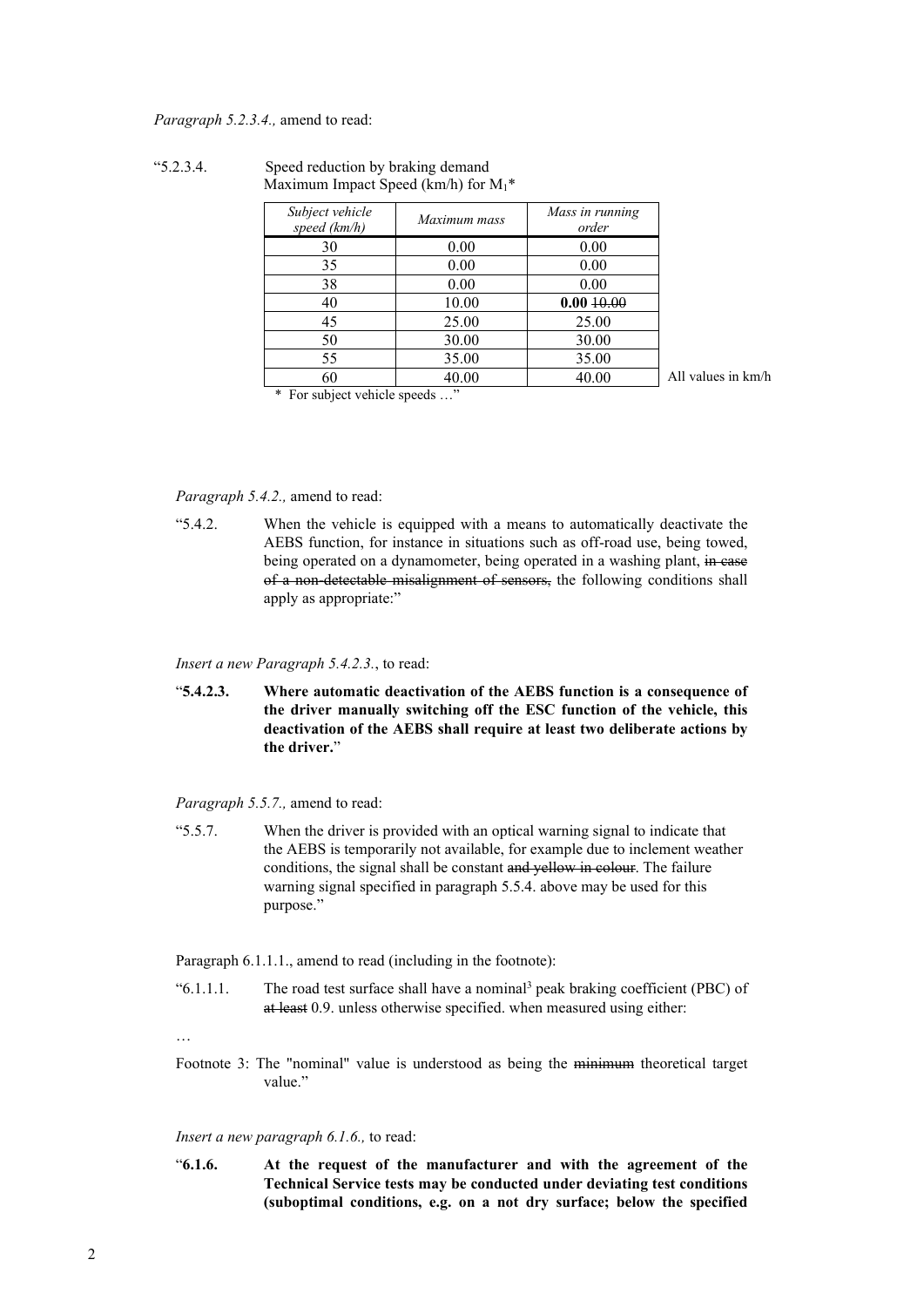### **minimum ambient temperature), whilst the performance requirements are still to be met.**"

*Paragraph 6.4.*, amend to read (including the addition of one column in each table):

"6.4. Warning and Activation Test with a Stationary Vehicle Target

The subject vehicle …

…

… in stationary target scenario

| Maximum mass | Mass in running order | <b>Tolerance</b> |
|--------------|-----------------------|------------------|
|              |                       | $+2/-0$          |
|              |                       | $+0/-2$          |
|              | 60                    | $+0/-2$          |

All values in  $km/h$  with a tolerance of  $+0/2$  km/h

… in stationary target scenario

| Maximum mass | Mass in running order | <b>Tolerance</b> |
|--------------|-----------------------|------------------|
|              |                       | $+2/-0$          |
|              |                       | $+0/-2$          |
|              |                       | $+0/2$           |

All values in km/h with a tolerance of  $+0/2$  km/h

The functional part …".

*Paragraph 6.5.*, amend to read (including the addition of one column in each table):

"6.5. Warning and Activation Test with a Moving Vehicle Target

The subject vehicle …

Tests shall be conducted with a vehicle travelling at 30 and 60 km/h speeds shown in tables below for respectively  $M_1$  and  $N_1$  categories and target travelling at 20 km/h (with a tolerance of +0/-2 km/h for both the subject and the target vehicles). If this is deemed justified, …

… in moving target scenario

| Maximum mass | Mass in running order | <b>Tolerance</b> |
|--------------|-----------------------|------------------|
|              |                       | +2/-0            |
|              |                       | +0/-2            |

All values in km/h with a tolerance of  $+0/2$  km/h

… in moving target scenario

| Maximum mass | Mass in running order | <b>Tolerance</b> |
|--------------|-----------------------|------------------|
| 30           |                       | $+2/-0$          |
|              | эU                    | $+0/-2$          |

All values in km/h with a tolerance of  $+0/2$  km/h

The functional part …".

*Paragraph 6.6.1.*, amend to read (including the addition of one column in each table):

"6.6. Warning and Activation Test with a Pedestrian Target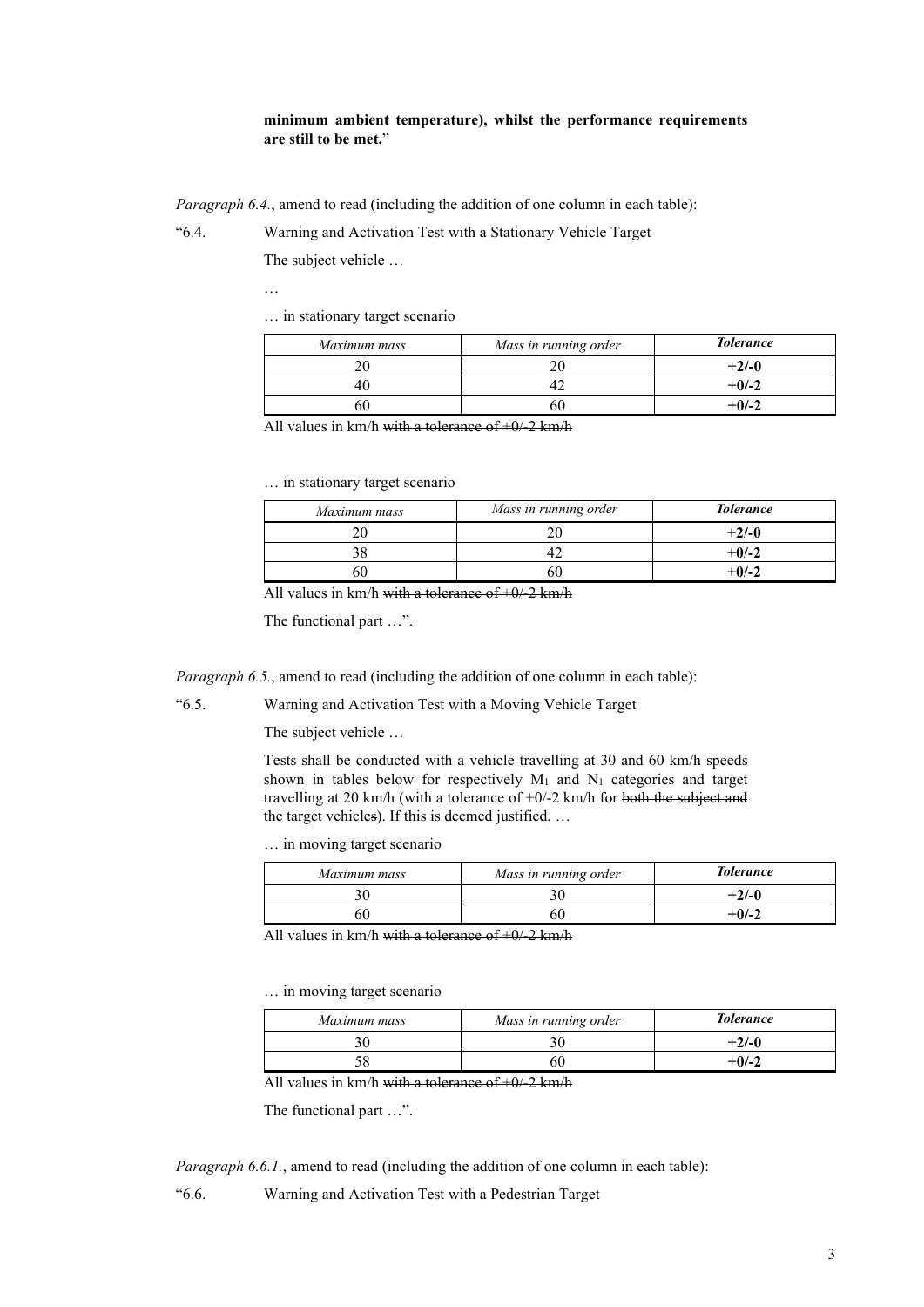#### 6.6.1. The subject vehicle …

…

The pedestrian target shall travel in a straight line perpendicular to the subject vehicle's direction of travel at a constant speed of 5 km/h  $+0$ /-0,4  $\pm$  0.2 km/h, starting not before the functional part of the test has started. The pedestrian target's positioning shall…

… in pedestrian target scenario

| Maximum mass | Mass in running order | <b>Tolerance</b> |
|--------------|-----------------------|------------------|
|              |                       | $+2/-0$          |
|              |                       | $+0/-2$          |
|              |                       | +0/-2            |

All values in km/h with a tolerance of  $+0/2$  km/h

… in pedestrian target scenario

| Maximum mass | Mass in running order | <b>Tolerance</b> |
|--------------|-----------------------|------------------|
|              |                       | $+2/-0$          |
|              |                       | $+0/-2$          |
|              |                       | $+0/2$           |

All values in  $km/h$  with a tolerance of  $+0/-2$  km/h

From the start…"

*Paragraph 6.7.*, amend to read:

- "6.7. Warning and Activation Test with a Bicycle Target
- 6.7.1. The subject vehicle shall approach the impact point with the bicycle target in a straight line for at least two seconds prior to the functional part of the test with an anticipated subject vehicle to crankshaft of the bicycle impact point centreline offset of not more than 0.1 m. adopted

…

The bicycle target shall travel in a straight line perpendicular to the subject vehicle's direction of travel at a constant speed of 15 km/h  $+0/-1 \pm 0.5$  km/h, starting not before the functional part of the test has started.

…

Tests shall be conducted with a vehicle travelling at tests shall be conducted with a vehicle travelling at speeds shown in tables below for respectively M1 and N1 Categories. The technical …

… in bicycle target scenario

| Maximum mass | Mass in running order | <b>Tolerance</b> |
|--------------|-----------------------|------------------|
|              |                       | $+2/-0$          |
|              |                       | $+0/-2$          |
|              |                       | $+0$ /-2         |

All values in km/h with a tolerance of  $+0/2$  km/h

… in bicycle target scenario

| Maximum mass | Mass in running order | <b>Tolerance</b> |
|--------------|-----------------------|------------------|
|              |                       | $+2/-0$          |
|              |                       | $+0/-2$          |
|              | bU                    | $+0/-2$          |

All values in  $km/h$  with a tolerance of  $+0/2$  km/h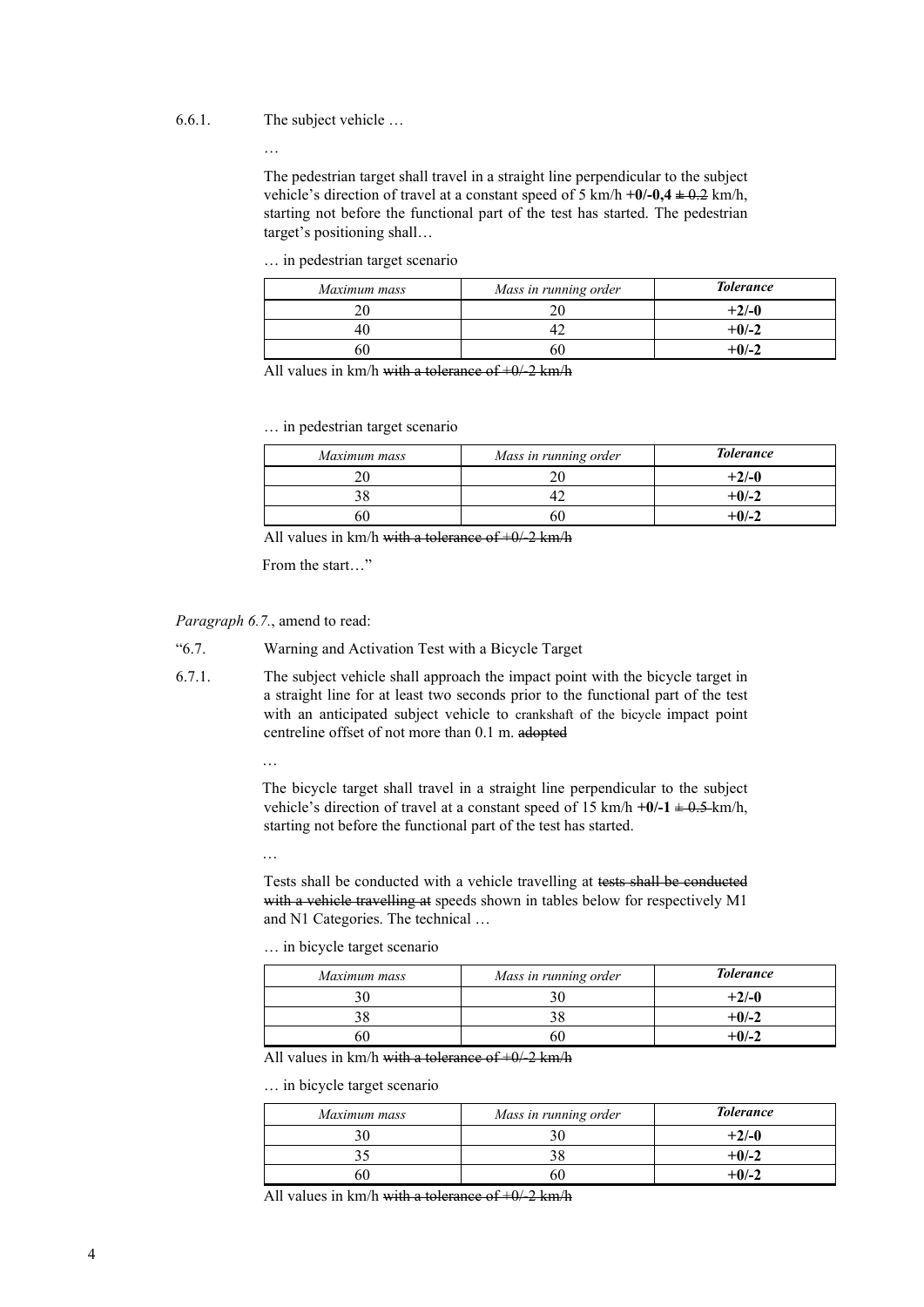…"

*Annex 3, Appendix 2*

*Annex 3, Appendix 2*

*Move the definitions as a new introductory paragraph,* to read:

"The manufacturer shall provide …

… of each scenario shall be used as guidance if the Technical Service deems a demonstration of the scenario necessary.

**(a) Definition of overlap ratio between the subject vehicle and the related vehicle**

**Overlap ratio between the subject vehicle and the related vehicle is calculated by the following formula.**

**Roverlap = Loverlap / Wvehicle \* 100 Where:**

**Roverlap : Overlap ratio [%]**

**Loverlap : Amount of overlap between extended lines of the width of the subject vehicle and the related vehicle [m]**



**(b) Definition of offset ratio between the subject vehicle and the stationary object**

**Offset ratio between the subject vehicle and the stationary object is calculated by the following formula.**

**Roffset = Loffset / (0.5\*Wvehicle) \* 100** 

**Roffset : Offset ratio [%]**

**Loffset : Amount of offset between the centre of the subject vehicle and the centre of the stationary object, and the direction of offset to the driver's seat side is defined as plus (+) [m]**

**Wvehicle : Width of the subject vehicle [m] (rear-view mirrors, door handles, etc. are not included)**

…"

*Paragraph 1.2*., amend to read:

"Scenario 1: Left turn or Right turn at the intersection

1.2. An example of the detail scenario:

The subject vehicle …

The TTC to the oncoming vehicle is not more than 1.7 seconds at when the wrap **overlap** ratio between the subject vehicle and the oncoming vehicle becomes 0%.

# **Figure 1: LEFT TURN OR RIGHT TURN AT THE INTERSECTION (A) DRIVING ON RIGHT SIDE OF THE ROAD**

<sup>…</sup>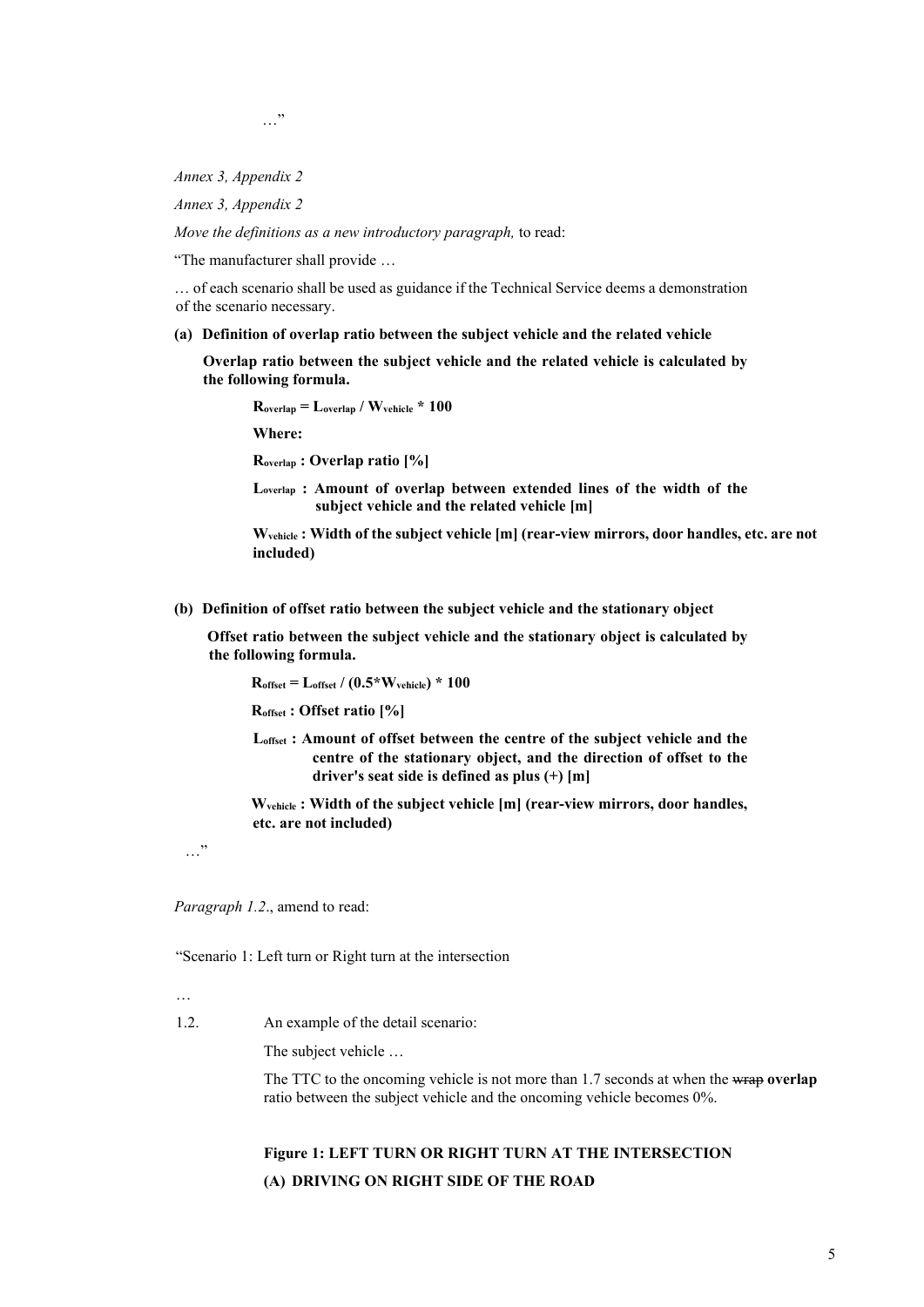

### **(B) DRIVING ON LEFT SIDE OF THE ROAD**



*Paragraph 2.2*., amend to read:

"Scenario 2: Right turn or Left turn of a forward vehicle

…

**2.2.** An example of the detail scenario:

Both the forward vehicle and …

The TTC to the forward vehicle is not more than 2.5 seconds at when the wrap **overlap** ratio between the subject vehicle and the forward vehicle becomes 0%."

Figure 2: right turn or left turn of a forward vehicle

(A) Driving on right side of the road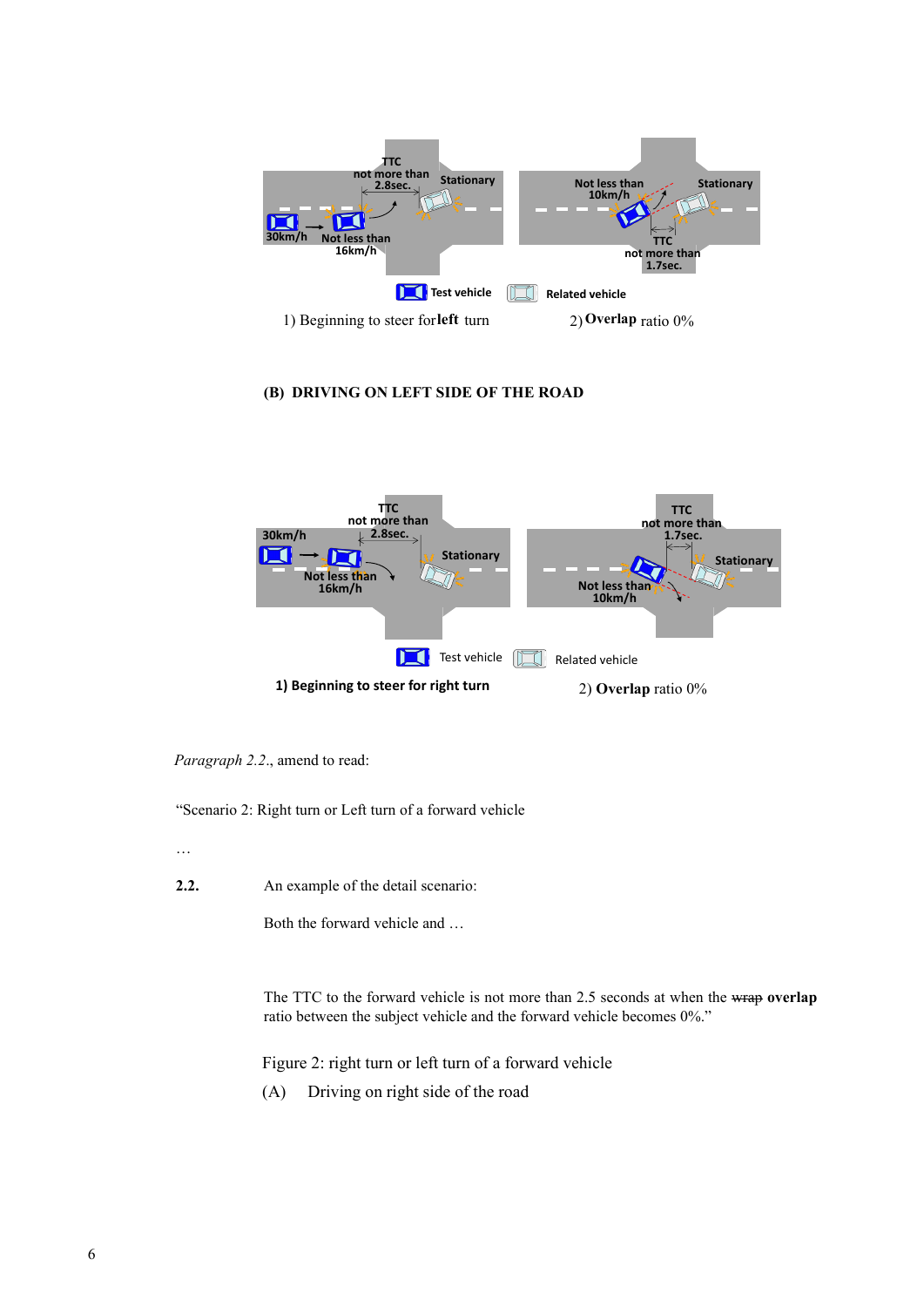

*Paragraph 3.2*., amend to read:

"Scenario 3: Curved road with guard pipes and a stationary object

…

3.2. An example of the detail scenario:

The subject vehicle drives …

The TTC to the stationary object is not more than 1.1 second at when the wrap **overlap** ratio between the subject vehicle and the stationary vehicle becomes 0%, or at when the offset ratio between the subject vehicle and the centre of the stationary pedestrian target or the stationary bicycle target becomes -100%.

Note: offset ratio between the subject vehicle and the stationary object is calculated by the following formula.

 $R_{\text{offset}} = L_{\text{offset}} / (0.5*W_{\text{vehicle}}) * 100$ 

R<sub>offset</sub>: Offset ratio [%]

Loffset : Amount of offset between the centre of the subject vehicle and the centre of the stationary object, and the direction of offset to the driver's seat side is defined as plus  $(+)$  [m]

W<sub>vehicle</sub>: Width of the subject vehicle [m]

# **II. JUSTIFICATIONS**

### **A. Response to failures**

Proposal to move the current paragraph 5.1.4.3. up as a  $3<sup>rd</sup>$  subparagraph of 5.1.4.1.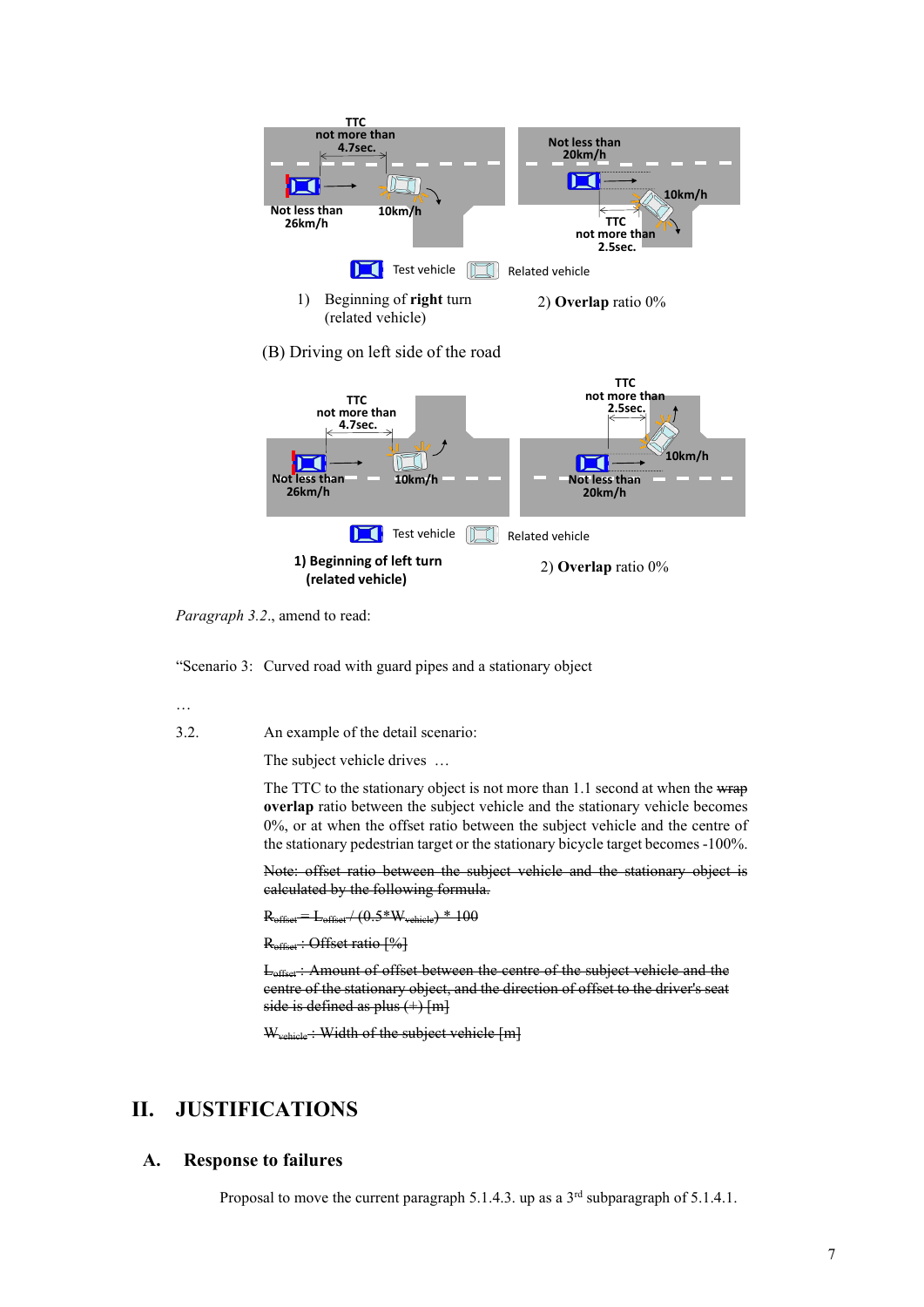The latter states that any failure that leads the system to no longer meet the requirements, shall be indicated to the driver. The following sub-paragraphs address the individual failure response to an electrical failure  $(5.1.4.1.1.)$  to a delayed initialization  $(5.1.4.1.2.)$  and the third sub-paragraph should be non-electrical failure conditions (which is currently a separate paragraph).

### **B. Paragraph 5.1.6. – False reaction avoidance**

This amendment aims to clarify that warning or emergency brakings shall not be given in situations where the driver would not assess the situation to be critical. With the original wording "where the driver would not recognise an impending collision" it could be misunderstood that interventions were only justified where the criticality of a situation was obvious to the driver, which is not always the case.

### **C. Sensor misalignement (paragraph 5.4.2.)**

This provision is already covered by the new paragraph 5.1.4.1.3.: need to avoid confusion with the warning.

# **D. Automatic deactivation (paragraph 5.4.2.3.)**

- ESC is well accepted by drivers.
- There is no known evidence that drivers switch off ESC just in order to be able to deactivate AEBS.
- Depending on the vehicle and its operating use cases, switching off AEBS when ESC is deactivated can be the safest strategy, because the AEBS cannot detect each any every circumstance that indicates unsuitable conditions, it needs that input by the driver.
- This proposal keeps the logics of AEBS deactivation strategy

# **E. Delete the mandatory yellow colour for signaling AEBS temporary deactivation (paragraph 5.5.7.)**

Proposal to avoid a confusion by the driver of the conditions of paragraph 5.4.3. (AEBS deactivation) and of paragraph 5.5.7. (function not available).

# **F. Test track PBC (Peak Braking Coefficient)**

Paragraph 6.1.1.1.: "at least" in the sentence and "minimum" in the footnote3 should be erased.

Since it is the provisions regarding road to be used in other tests ( R140 / R78), PBC value should be in the same sentence as the R140 / R78 in accordance with GTR3 / GTR8.

As a practical issue according to ASTM, there are several test surfaces that do not exceed a PBC value of 0.9 per year check. Taking into account this, the simple wording "nominal" is suitable according to ASTM method.

# **G. Permitting deviating test conditions (paragraph 6.1.6.)**

This amendment aims to carry over the amendment to UN-R79 ACSF B1 already adopted by GRVA-04, which reads "At the manufacturer's discretion and with the agreement of the Technical Service, a lane with a width of less than 3.5 m may be used, if the correct function of the system on roads with wider lanes can be demonstrated.", to the AEBS Regulation as well.